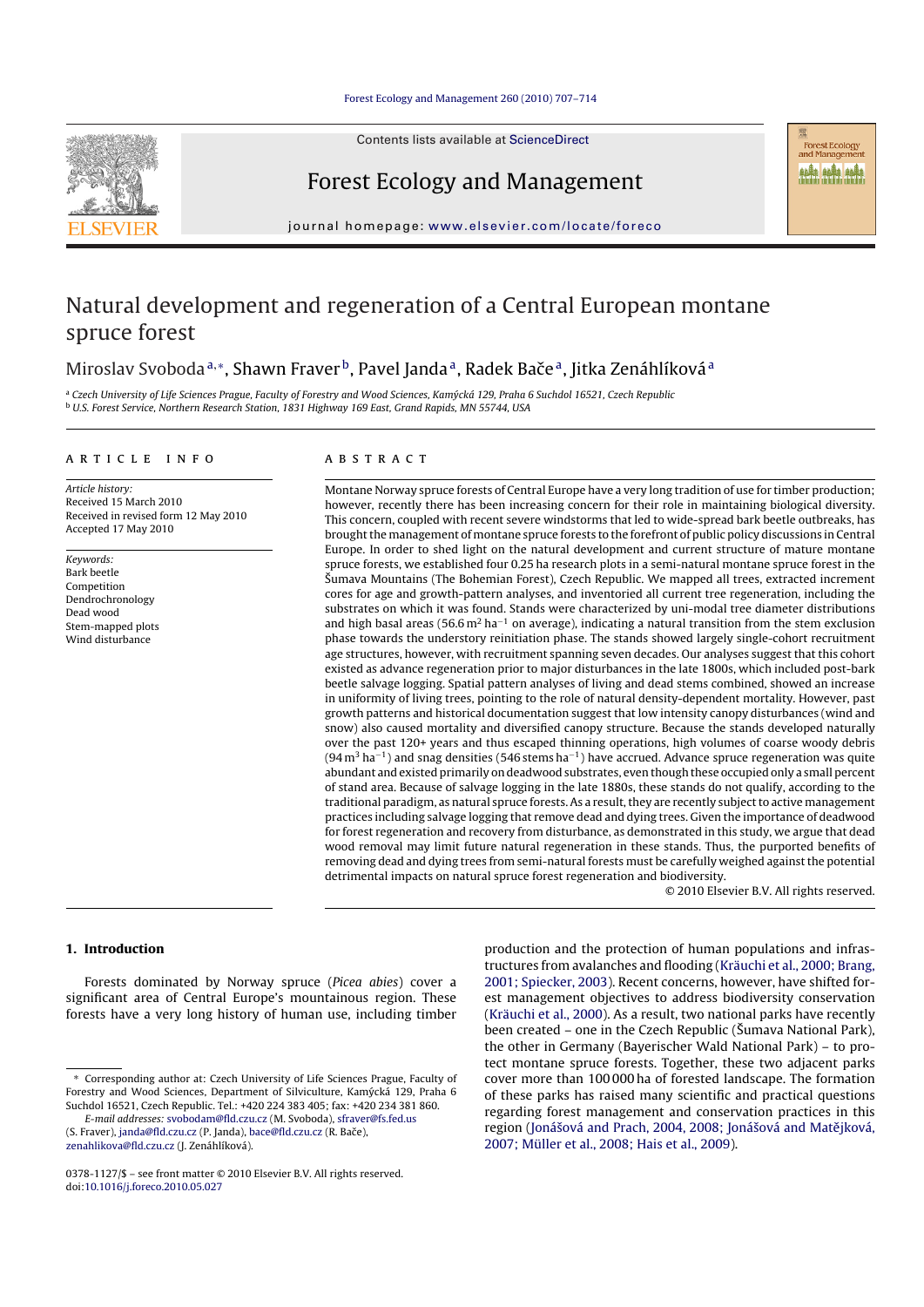One prerequisite for the proper management of montane spruce forests is an understanding of their natural disturbance dynamics at both the stand and landscape level (Kuuluvainen, 2002; Lindenmayer et al., 2006). Such information provides the foundation on which sustainable forestry practices can be developed (Bergeron and Harvey, 1997; Seymour and Hunter, 1999). Management practices developed in the absence of such information may be unnecessarily controversial, inefficient, or counterproductive.

A number of studies from Central Europe have addressed natural dynamics of mixed mountain beech-fir forests (e.g., Nagel et al., 2006; Nagel and Svoboda, 2008; Šamonil et al., 2009). Yet few studies in this region have addressed natural dynamics of subalpine or montane Norway spruce forests (Motta et al., 1999; Holeksa et al., 2007; Zielonka et al., 2010). To date, most of the studies on the natural dynamics of Norway spruce forests have come from Fenno-Scandinavia (Hofgaard, 1993; Kuuluvainen et al., 1998; Wallenius et al., 2005; Fraver et al., 2008). Such studies are scarce in Central Europe because (1) large areas of unmanaged spruce forests in which to evaluate natural disturbances are quite rare, and (2) the long history of human land use makes it difficult to disentangle natural from anthropogenic influences (Motta et al., 2002). Given the differences in climate and primary disturbance agents, it is unlikely that inferences drawn from studies outside this region apply to forests of Central Europe. For example, the research focus on large wildfires in Fenno-Scandinavian spruce systems (e.g., Engelmark et al., 1994) has little relevance to Central Europe. Here, convective windstorms and spruce bark beetle (Ips typographus) outbreaks represent the potential large-scale disturbances (Dobrovolný and Brázdil, 2003; Wermelinger, 2004). Historically, these disturbances have received little research attention, in part because they were thought to play a minor role in forest dynamics and biodiversity (Korpel, 1995; Leibundgut, 1987), and in part because the amount of damage they caused was thought be the result of previous forest management practices. However, a recent chain of events – severe windstorms in 1986, 1999, 2007, and 2008 that caused widespread forest damage leading to extensive bark beetle outbreaks – has called attention to such disturbances, suggesting their role may be greater than had been previously thought. These events have brought the management of montane spruce forests, particularly the practice of salvage logging, to the forefront of public policy discussions in Central Europe.

Thus, the general objective of this study was to reconstruct the disturbance history and development of a semi-natural montane Norway spruce forest in order to determine how these events have shaped its current structure and composition. The study site, located in the Sumava Mountains of the Czech Republic, represents the largest and best preserved natural (origin and development without human intervention) and semi-natural (minimal human intervention) spruce forests in the country. A previous study concluded that the forest structure differed throughout an old-growth portion of this site, probably as a result of the past disturbances and changing site conditions (Svoboda and Pouska, 2008). In this current study we examine an additional portion of this site that possesses a number of features characteristic of mature semi-natural forest, despite the known history of disturbance and salvage logging, which took place 130–140 years ago. In central Europe, where true old-growth forests (forests that have escaped harvest and reached an advanced stage of development) are quite rare, information on regeneration, stand development, and stand structure from such semi-natural forests is the best alternative for informing management decisions intended to emulate natural processes (Kulakowski and Bebi, 2004; Motta and Edouard, 2005). Our specific objectives were to (1) determine the stand origin and disturbance history of this site using historical documents and methods of dendrochronology, (2) assess the role of density-dependent mortality in shaping current forest structure using spatial pattern analyses, and (3) evaluate seedling substrate preferences to further elucidate stand origin and development. Results from this study can inform management decisions in light of the recent establishment of national parks and subsequent major disturbances.

#### **2. Methods**

#### 2.1. Study area and land-use history

This study was conducted in Šumava National Park (the Bohemian Forest), southern Czech Republic. The study area is immediately adjacent to a 600-ha tract of what is considered the best example of an old-growth spruce forest in the Czech Republic. The area lies on a gentle north-facing slope (elevation about 1100–1200 m) below the old-growth site on the ridge between Třístoličník and Trojmezná (48°47′N, 13°49′E). The mean annual precipitation at this altitude is about 1200–1400 mm, and the mean annual temperature is about  $4°C$  (Svoboda et al., 2006b). The soil substrate in this area consists of Lithic Leptosols, Hyperskeletic Leptosols (Humic and Dystric), and Dystric Cambisols. These soils are derived from biotitic coarse grained granite. The forest is dominated by Norway spruce (P. abies), with rowan (Sorbus aucuparia) forming a minor component (Svoboda et al., 2006a; Svoboda, 2007; Svoboda and Zenáhlíková, 2009). The Bohemian Forest was in the past affected by acid deposition and has been recovering during last decade (Šantrůčková et al., 2007).

We selected the study area in part by using historical forestry management plans that contained age structures, species composition, logging intensity, and areas disturbed by wind, bark beetle and salvage logging, with data extending back to 1856 (Jelínek, 2005). These plans were digitized and linked with aerial photos (historical and recent), and recent forestry plans in a GIS. Based on these GIS overlays, we selected an area of about 300 ha that had been classified as old-growth forest before 1868. Documented windstorms in 1868 and 1870 led to wide-spread outbreaks of the spruce bark beetle in this area, which began around 1869 and persisted at least through 1880–1890 (Jelínek, 2005). The salvage logging that followed transformed the area into a young post-disturbance stand. Maps from 1902 show the area to be in the 0–20 year age class (Jelínek, 2005). There were no records of tree planting in management plans.

The forest developed naturally (i.e., without human intervention) in subsequent decades. Canopy disturbances from snow and wind damage between 1922 and 1933 (Jelínek, 2005) caused patchy tree mortality, which no doubt affected competitive interactions and growth rates in surviving trees. As of 1948 the study area formed part of the large no-entry military zone, and no major management measures were undertaken until 1989 when the military zone was abolished. In 1991, Sumava National Park was established, and the study area became part of the park's core protected zone. However, patchy wind damage and bark beetle outbreaks in the early 1990s created controversy regarding management, and the area was ultimately withdrawn from the core zone in 1995, at which time about half of the area was salvage logged.

# 2.2. Data collection

Four 0.25 ha  $(50 \text{ m} \times 50 \text{ m})$  permanent sampling plots (plots A–D) were established in the study area in 2006 and 2007. Plot locations were selected according to the following constraints: (1) plots must be centered within the larger remnants of closed-canopy forest to avoid edge effects; (2) plots must be dispersed as regularly as possible across the study area; (3) plots could not include anomalous site conditions such as stream corridors, rock outcrops, or evidence of recent salvage logging.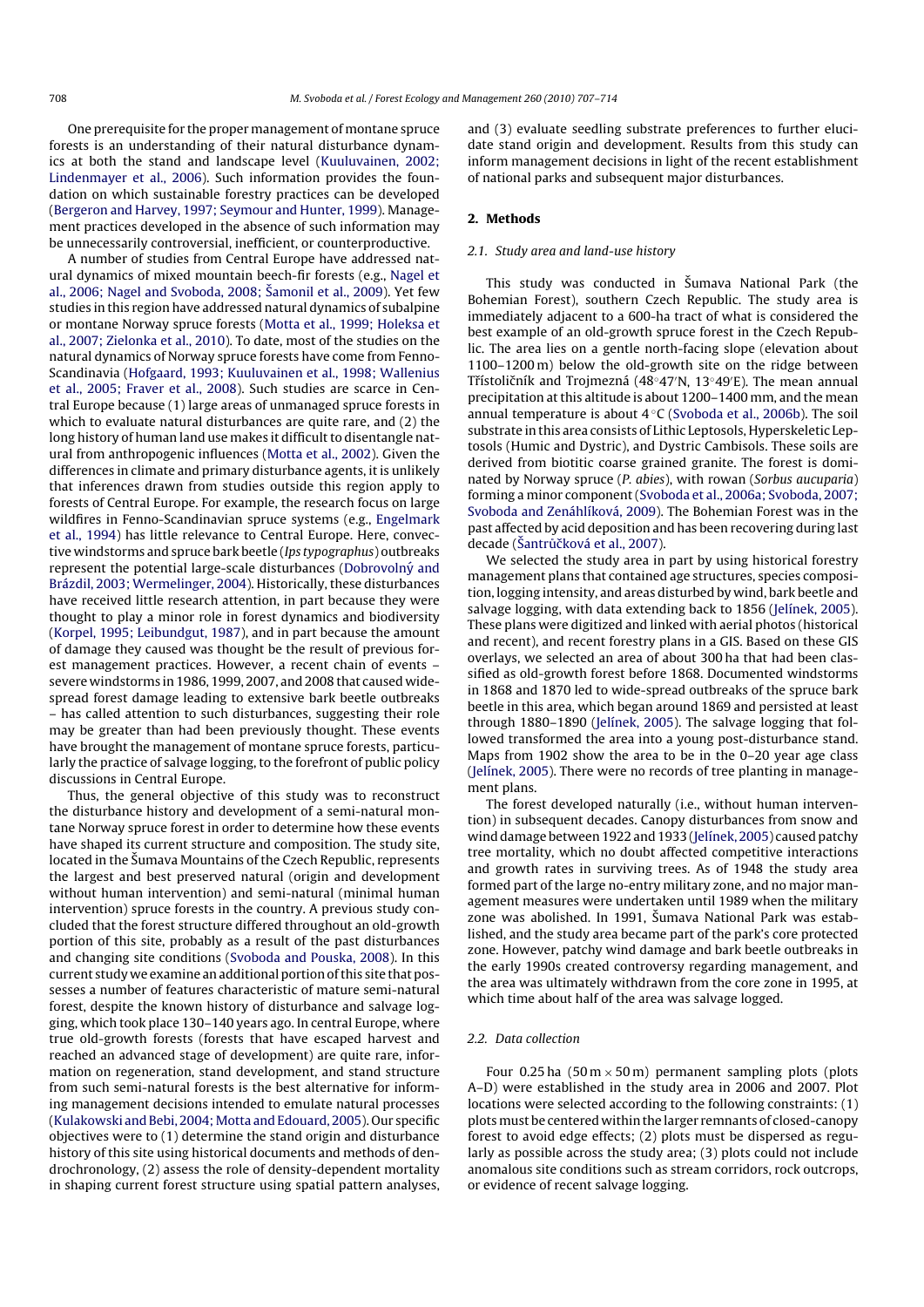Electronic and laser measuring devices linked to a GIS (Field-Map®, Monitoring and Mapping Solutions, Ltd.; www.fieldmap.cz) were used to establish the plots, map all trees and down woody debris (DWD), map and measure tree crown projection areas, and establish a grid for regeneration surveys. The areas of individual tree crowns were summed in a GIS to calculate the percent canopy openness for each plot. For each tree  $\geq$ 5 cm diameter at breast height (1.3 m, DBH), we recorded DBH and height; for each stump ( $\leq$ 1.3 m height,  $\geq$ 10 cm basal diameter), we recorded top diameter; and for each piece of DWD  $\geq$ 10 cm diameter and  $\geq$ 2 m length, we recorded large and small end diameters, length, and decay class (using a five-class system as per Maser et al., 1979). The volume of each DWD piece was calculated using the conicparaboloid formula, which has greater accuracy than traditional formulae (Fraver et al., 2007). Volumes of pieces in decay classes IV and V were multiplied by cross-sectional height–width ratios (0.86 and 0.50, respectively) to adjust for collapse during decay (ratios determined from decayed Norway spruce in Sweden, unpublished data).

To analyze tree age structure and radial growth patterns, we divided the plot into twenty five 10-by-10 m cells and extracted one increment core at breast height from the canopy tree nearest the cell center. We then conducted a complete inventory of tree regeneration by dividing each plot into hundred 5-by-5 m cells. Within each cell, we recorded the number and heights (in 10 cm classes) of spruce and rowan saplings >20 cm height, but less than 5 cm DBH. We also recorded the substrates occupied by each, using the following four categories: down logs, tree stumps, leaf litter and vegetation. Spruce and rowan seedlings <20 cm were surveyed in this same way, but only in the central 16 cells in each plot.

#### 2.3. Data analysis

#### 2.3.1. Stand origin and disturbance history

Increment cores were attached to wooden mounts and shaved with a scalpel before analyses. The cores were visually crossdated by identifying narrow marker years (Yamaguchi, 1991). Ring widths were measured to the nearest 0.01 mm using a stereomicroscope and a Time-Table sliding-stage measuring device in conjunction with PAST32 software. Following measurement, crossdating was verified with COFECHA software (Holmes, 1983). For cores that missed the pith, we used Duncan's (1989) method to estimate the number of years missed, based on the mean growth rate of the innermost five complete rings. Because Norway spruce seedlings can become established and persist for decades under shade, we consider an individual to be recruited into the stand only when it surpasses breast height. Thus no attempt was made to estimate tree ages since germination; we simply refer to the number of annual rings at breast height as the recruitment age (we return to this topic in Section 4).

We evaluated each tree-ring series (i.e., growth pattern derived form each core) for evidence of rapid early growth, as such evidence indicates the tree experienced open, free-to-grow conditions at the time it reached breast height (Lorimer and Frelich, 1989). Trees were considered to be open-recruited if the mean ring width for the first 5 years in the series exceeded 1.93 mm (determined by binary logistic regression of sapling growth in open and closedcanopy positions, Janda et al., in press), and the subsequent growth pattern was declining, parabolic, or flat (Frelich, 2002).

To further shed light on stand development, we produced standardized growth chronologies, using all properly dated cores, to evaluate stand-level growth patterns through development. We separated the data into two groups: trees forming members of a large cohort established in the 1890s, and those that existed, presumably as advance regeneration, prior to that large cohort. The chronologies were developed using the ARSTAN program (Cook and Krusic, 2005) by first fitting a horizontal line through the mean ring width for each tree-ring series, then dividing ring widths by the fitted values, resulting in a unit-less index for each year in the series (Fritts, 1978). Individual indexed series were then averaged to produce the two standardized chronologies. Using the horizontal line, as opposed to a curve-fitting technique, does not detrend the series, and thus maintains low- to medium-frequency growth trends, assumed to be largely the result of disturbance (Veblen et al., 1991).

#### 2.3.2. The role of density-dependent mortality

We used spatial pattern analyses of living and dead trees to shed light on the role of density-dependent mortality in past stand development. First, we tested for a shift from aggregation toward uniformity through stand development, which would suggest density-dependent thinning from competition (Kenkel, 1988). Second, we tested if the pattern of living trees was more uniform than that of the living and dead trees combined, also implicating competition as a driving factor (Duncan, 1991; Shackleton, 2002).

A pair-correlation function (Wiegand and Moloney, 2004) was used for analysis of the spatial patterning. This function is analogous of the widely used Ripley's  $K(r)$  function (Ripley, 1981; Diggle, 1983), but is considered to be more powerful at detecting spatial patterns across scales (Wiegand and Moloney, 2004). Approximate 95% confidence envelopes were determined using the 5th lowest and 5th highest value of 99 Monte Carlo simulations under the complete spatial randomness null model. Note that this is not a goodness-of-fit test with exact confidence intervals (Loosmore and Ford, 2006; Getzin and Wiegand, 2007). All analyses were performed using the Programita software (Wiegand and Moloney, 2004).

To address the first question, we assessed the spatial pattern of live and dead trees (pre-mortality pattern), testing against a heterogeneous Poisson process. A heterogeneous Poisson process was chosen because our plots were influenced by first-order heterogeneity (Fig. 1). Using methods proposed by Wiegand and Moloney (2004), a circular moving window with a fixed radius R was used to estimate intensity (i.e., mean number of events per unit area). Therefore, our results may be interpreted only up to a radius of  $R = 10$  m.

To address the second question, we compared the spatial pattern of live trees (post-mortality pattern) to that of live and dead trees combined. We reasoned that a shift from a random distribution of live and dead trees (reflecting the pattern of early tree establishment) to a uniform distribution of live (i.e., surviving) trees would suggest density-dependent mortality from competition. We then determined if the live trees formed a uniform spatial distribution using univariate random labeling as the null model (Wiegand and Moloney, 2004). Specifically, this test assesses whether the surviving trees are a random subset of the joined (live and dead spatial) pattern. This was accomplished by computing the function  $g(r)$  from the observed data, then randomly re-sampling sets of dead trees from the joined pattern and generating the appropriate confidence limits. A similar approach was used by Getzin et al. (2006).

#### 2.3.3. Tree regeneration and substrate preferences

We used the  $\chi^2$  statistic to test the null hypothesis that tree regeneration density was independent of substrate type. The area occupied by litter and vegetation substrates (i.e., microsites) was visually estimated in each 5-by-5 m cell. For down-log and treestump substrates, the area was calculated as a trapezoid (logs) or a circle (stumps) projected onto the ground. Data were pooled from all cells and plots for analysis.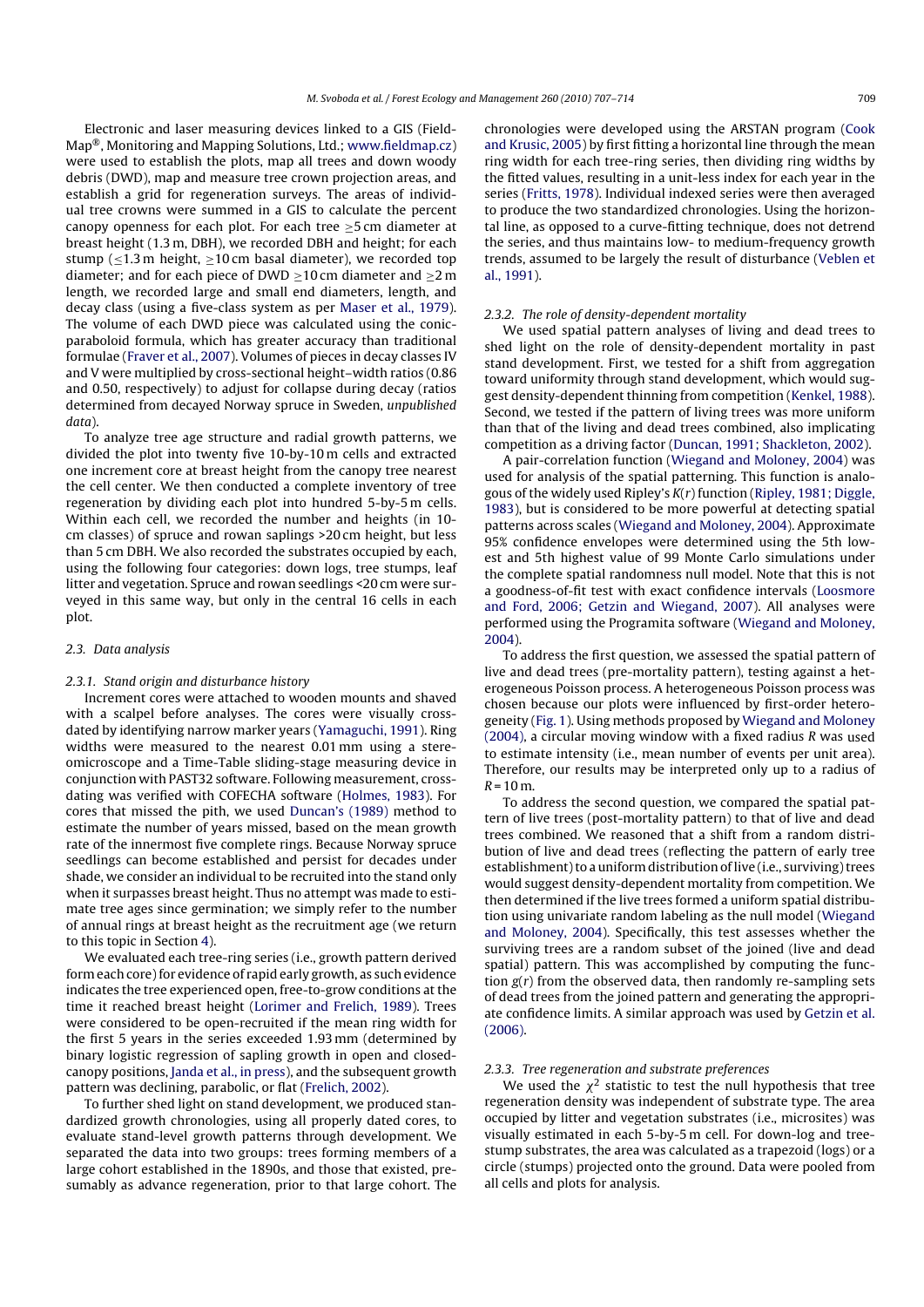

**Fig. 1.** (a) Stem maps of living (bold dark cross) and dead (grey cross) trees, showing a general trend toward spatial uniformity in living trees when compared the combined pattern of living and dead trees, suggesting density-dependent mortality. (b) Maps of living trees and crown projection areas (dot size proportional to tree diameter), showing considerable canopy patchiness, even though these sites have not reached the old-growth stage. In both panels, Plots A and B are in the upper left and right, and Plots C and D are in the lower left and right.

#### **Table 1**

Structural characteristics of the study plots. BA = basal area (m<sup>2</sup> ha<sup>-1</sup>); DWD = down woody debris; seedlings are tree stems <20 cm height; saplings are >20 cm height.

|                                      | Live trees                   |                          | Snags                        |                          | <b>Saplings</b>                  | Seedlings                            | DWD vol.                       | % Canopy                     |  |  |
|--------------------------------------|------------------------------|--------------------------|------------------------------|--------------------------|----------------------------------|--------------------------------------|--------------------------------|------------------------------|--|--|
|                                      | $BA ha^{-1}$                 | Stems $ha^{-1}$          | $BA ha^{-1}$                 | Stems $ha^{-1}$          | Stems $ha^{-1}$                  | Stems $ha^{-1}$                      | $m3$ ha <sup>-1</sup>          | Openness                     |  |  |
| Plot A<br>Plot B<br>Plot C<br>Plot D | 63.8<br>60.2<br>49.3<br>52.6 | 732<br>480<br>364<br>628 | 19.2<br>20.7<br>10.5<br>11.8 | 868<br>548<br>276<br>492 | 3600<br>5664<br>13,404<br>24,560 | 52.225<br>35.325<br>20,650<br>62,925 | 51.3<br>61.8<br>123.6<br>141.0 | 30.7<br>36.6<br>41.6<br>19.0 |  |  |
| Mean                                 | 56.5                         | 551                      | 15.6                         | 546                      | 11.807                           | 42.781                               | 94.4                           | 32.0                         |  |  |

#### **3. Results**

#### 3.1. Stand structure

Norway spruce accounted for nearly 100% of basal area, with rowan the remainder. Data pooled across plots revealed a mean live-tree basal area of 56.5 m<sup>2</sup> ha<sup>-1</sup> and density of 551 trees ha<sup>-1</sup>, with snag basal area at 15.6 m<sup>2</sup> ha<sup> $-1$ </sup> and density of 546 snags ha<sup>-1</sup>.



**Fig. 2.** Diameter distribution of the living and dead trees (plots pooled) showing the living trees to be larger than the dead trees, suggesting competition as the mortality agent as stands developed through the stem exclusion stage. Errors bars represent standard deviations.

The mean seedling density was 42781 ha<sup>-1</sup>, of which 100% were Norway spruce. The mean sapling density was 11 807 ha<sup> $-1$ </sup> of which 91% were Norway spruce, the remainder being rowan. The mean DWD volume was  $94.4 \text{ m}^3 \text{ ha}^{-1}$ , after adjusting for collapse of advanced decayed pieces (see Section 2.2). Though the current vertical canopy structure is rather homogenous within a site (i.e., canopies occurring in one strata), the horizontal canopy structure is quite patchy, as shown in Fig. 1. In addition to this withinsite patchiness, canopy openness varied quite a bit from plot to plot, with a mean of 32% openness (SD = 9.7). Coarse woody debris existed across the range of decay classes; however, it had highest abundance and volume in classes III and IV (sites pooled). Table 1 provides additional plot-level structural data. Both living and dead spruce trees showed unimodal bell-shaped diameter distributions (Fig. 2, sites pooled), with the peak in dead-stem diameters about 15–25 cm, and the peak for the live stems about 30–40 cm.

#### 3.2. Stand origin and disturbance history

Age structures clearly show a major cohort being recruited in the 1890s and the two decades that followed (Fig. 3). However, numerous trees had become recruited in the decades prior to 1890, resulting in a prolonged recruitment period spanning seven decades (Fig. 3). Analyses of growth patterns suggest open conditions during four of these early decades, as sizeable percentages of trees recruited in the 1870s, and 1890s through 1910s met the radial-growth criteria for open-grown conditions (Fig. 3). Further,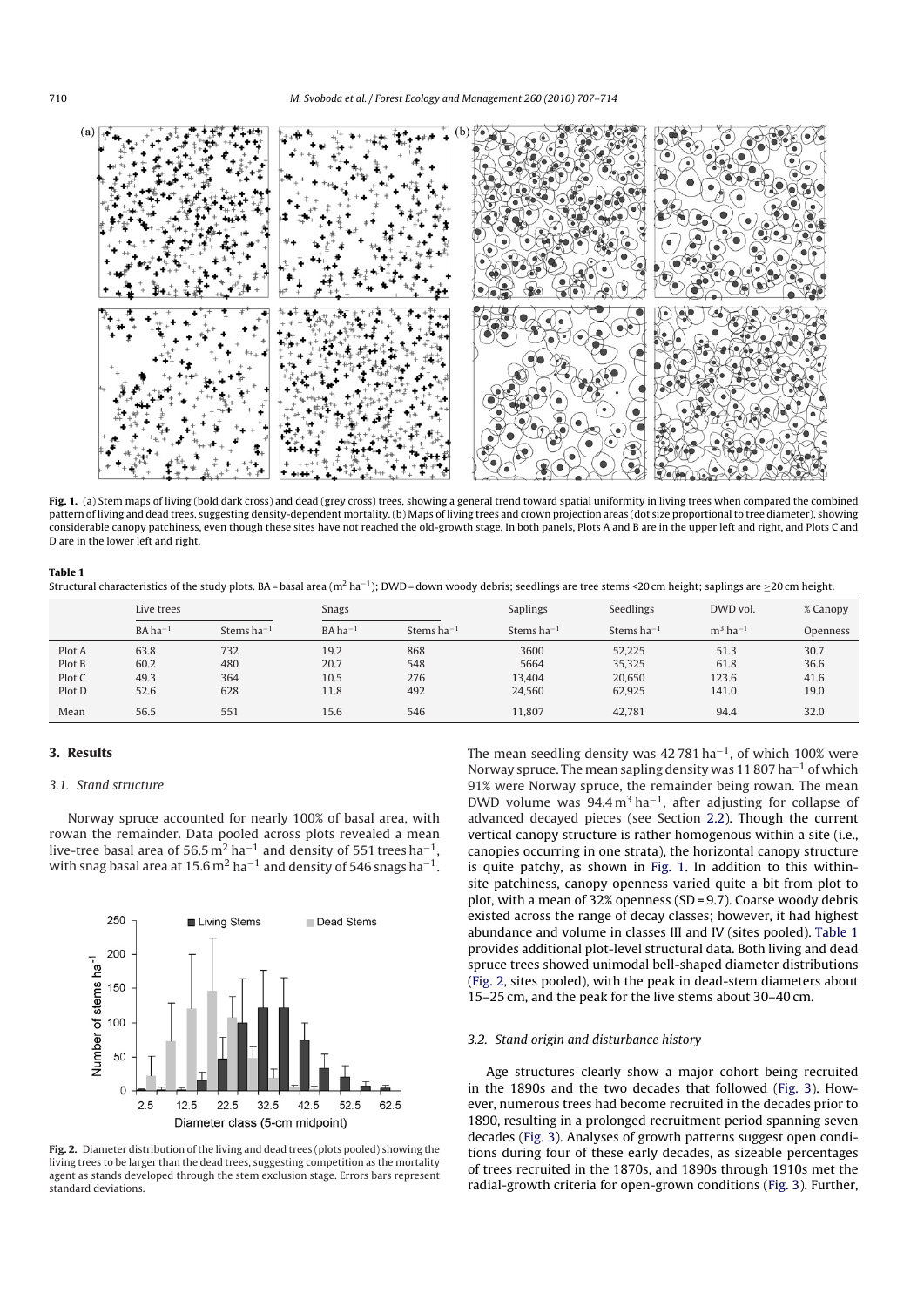

**Fig. 3.** (a) Recruitment age structures as they relate to historically documented disturbances (shown by arrows). Open vs. not-open recruitments were based on early growth rates (see text). (b) Standardized radial-growth trends of the earliest advance regeneration and the post-salvage logging cohort, showing growth increases (advance regeneration) or rapid early growth (post-salvage cohort) in response to these known disturbances. The variability of growth during the 1900s is the result of documented low-severity wind and snow disturbances. (c) Sample size (number of tree-ring series) on which the standardized growth chronologies were derived.

standardized growth chronologies reveal rapid early growth in trees comprising the major cohort beginning in the 1890s, and consistently increasing growth in trees recruited prior to 1890 (Fig. 3). Radial growth culminates around 1900 and declines somewhat steadily through stand development.

# 3.3. The role of density-dependent mortality

Specific results of the spatial pattern analyses (Table 2) varied somewhat among plots. In the case of the spatial pattern of live and dead trees (pre-mortality pattern), plot A showed that the pattern was uniform from 2.0 to 2.5 m, followed by a tendency towards uniformity from 3.5 up to 4.5 m. Plot B showed this pattern to be clumped from 0.5 to 1 m, followed by a tendency towards uniformity at 4 and 5.5 m. Plot D showed this pattern to be uniform from 0.5 up to 1.5 m. In contrast, Plot C clearly showed spatial randomness at all scales for the combined living and dead trees. In the case of the spatial pattern of living spruce trees (post-mortality pattern), there was a tendency toward more uniform patterning from 0.5 m up to 3 m in all plots. Evidence was strongest on the Plots A, B and D and weakest and Plot C, which is consistent with the random pattern of living and dead trees found there.

#### 3.4. Tree regeneration and substrate preferences

The density of advance regeneration was rather high, with mean seedling density at 42 781 stems ha<sup> $-1$ </sup> and mean sapling density at 11 807 stems ha−<sup>1</sup> (Table 1). Densities significantly decreased with the increasing height of individuals (data not shown), suggesting higher mortality for large, presumably older, saplings. Results of the  $\chi^2$  test revealed significantly higher observed densities of spruce saplings compared to expected densities on the logs and stump substrates, while lower observed densities were found on other substrates. From 35 to 75% and from 50 to 80% of spruce seedlings and saplings, respectively, were growing on dead wood substrates (logs and stumps), even though these substrate types covered only 4–9% of plots area. Spruce seedlings were aggregated in space as a probable result of this pattern (not shown).

#### **4. Discussion**

#### 4.1. Stand origin, disturbance history and stand development

The question concerning stand origin was only partially answered owing to a low number of samples representing the period prior to 1900. Nevertheless, our results show that a number of individuals existed at breast height before the windstorms of 1868 and 1870 and the bark beetle outbreak that immediately followed. Here it is important to note that Fig. 3 shows recruitment ages (i.e., at breast height); actual ages (i.e., since germination) would provide even stronger evidence of the presence of advance regeneration at the time of these disturbances. For example, whorl counts of about 40 current saplings from these same plots suggest and average age of 25 years to achieve breast height. If we assume the advance regeneration in the late 1800s grew at a similar rate, we reason that most of the currently living trees existed as advance regeneration at the time of the disturbances in the late 1800s. This natural advance regeneration responded to these canopy removals with increased growth relative to that of the presumably closedcanopy forest prior to these disturbances (Fig. 3). This response is even more pronounced during the salvage logging that likely began in the 1870s and continued till 1890s (Fig. 3). The large cohort originating around 1900 likely also consisted of advance regeneration, as well as seedlings established shortly after the windthrow. The successful establishment of this cohort was likely made possible by the combination of relatively open canopy conditions and abundant suitable substrates (addressed below). This interpretation is consistent with the well-known importance of advance regeneration in spruce forests throughout the northern hemi-

#### **Table 2**

Results of the spatial pattern analysis of the living and dead tree (pre-mortality pattern) in upper part of the table, and living trees (post-mortality pattern). Results of the pair-correlation function are interpreted only up to 10 m, due to used method of analysis (see methodology). The letters in the table express: c - clumped, r - random, and u – uniform. There is a general trend toward spatial uniformity in living trees when compared the combined pattern of living and dead trees.

|                              | Plot | Distance (m) |     |     |     |              |     |     |     |     |     |     |     |     |     |     |     |     |     |     |              |
|------------------------------|------|--------------|-----|-----|-----|--------------|-----|-----|-----|-----|-----|-----|-----|-----|-----|-----|-----|-----|-----|-----|--------------|
|                              |      | 0.5          | 1.0 | 1.5 | 2.0 | 2.5          | 3.0 | 3.5 | 4.0 | 4.5 | 5.0 | 5.5 | 6.0 | 6.5 | 7.0 | 7.5 | 8.0 | 8.5 | 9.0 | 9.5 | 10.0         |
| Live and dead stems together | A    |              |     |     |     | u            |     |     | u   | u   |     |     |     |     |     |     |     |     |     |     | r            |
| (pre-mortality pattern)      | B    |              |     |     |     |              | r   |     | u   |     |     | u   |     |     |     |     |     | C   |     | u   | $\Gamma$     |
|                              |      |              |     |     |     |              | г   |     |     |     |     |     |     |     |     |     |     |     |     |     | $\mathbf{r}$ |
|                              | D    | $\mathbf{r}$ | u   | u   |     |              |     |     |     |     |     |     |     |     |     |     |     |     |     |     | $\mathbf{r}$ |
| Live stems (post-mortality   | A    |              | u   | u   | u   |              |     |     |     |     |     |     |     |     |     |     |     |     |     |     | $\mathbf{r}$ |
| pattern)                     | B    | $\mathbf{r}$ | u   | u   | u   | u            | r   |     |     |     |     |     |     |     |     |     |     |     | u   |     | $\mathbf{r}$ |
|                              |      |              |     |     |     |              | u   |     |     |     |     |     |     |     |     |     |     |     |     |     | $\mathbf{r}$ |
|                              | D    | $\mathbf{r}$ | u   | u   |     | $\mathbf{r}$ | u   |     |     |     |     |     | u   |     |     |     |     |     |     |     | $\mathbf{r}$ |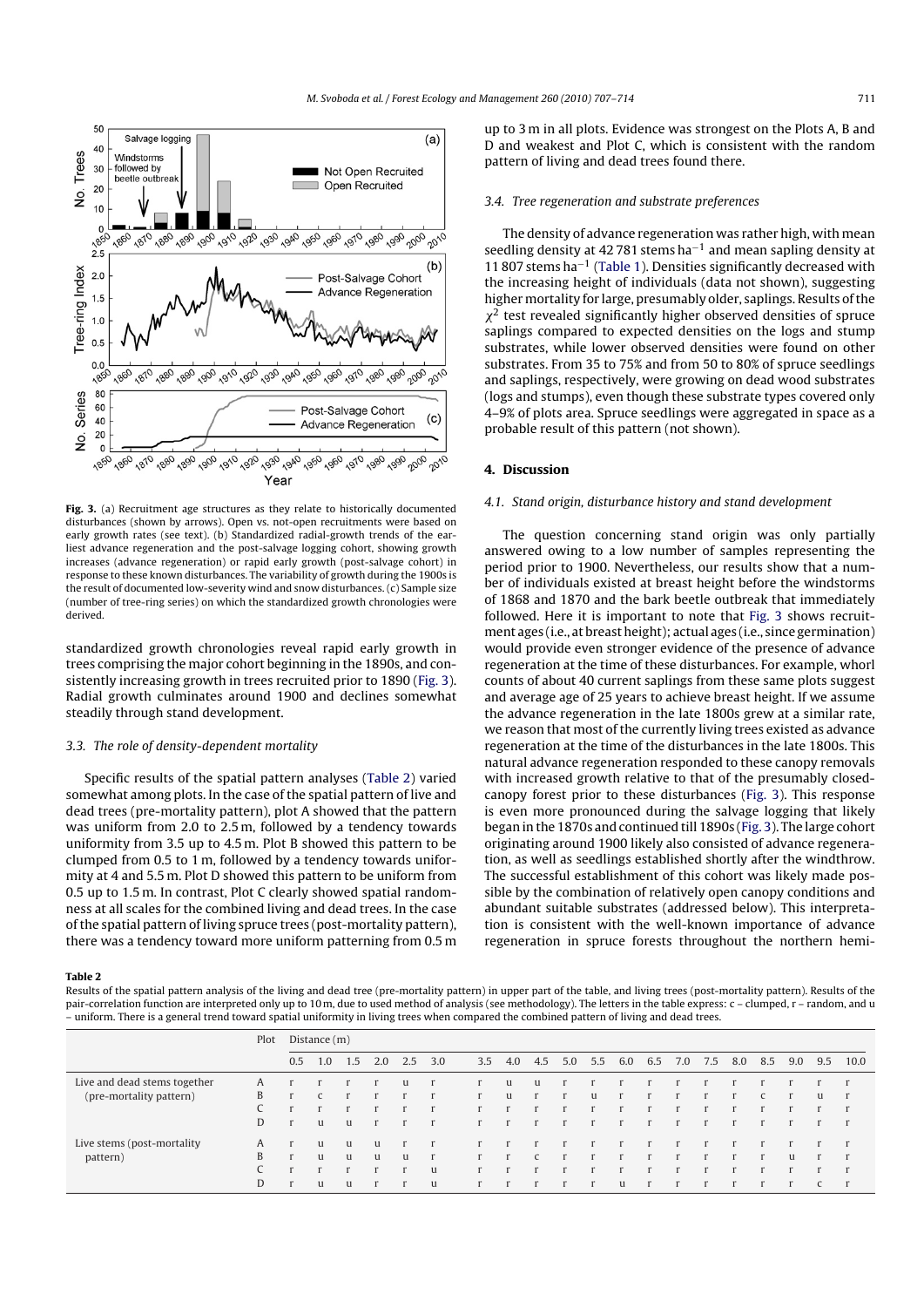sphere (Hofgaard, 1993; Kuuluvainen, 1994; Fraver and White, 2005). The combination of these successive events – establishment of advance regeneration, windstorm, bark beetle outbreak, and salvage logging, all occurring during early stand development – explains the prolonged recruitment period, which spans seven decades.

Several lines of evidence reveal that this forest has undergone natural developmental processes following its initiation in the late 1800s. The relatively high density and basal area of living trees (56.5 m<sup>2</sup> and 551 trees ha<sup>-1</sup>), the high density of dead trees (546 snags ha−1), coupled with the unimodal diameter distributions depict a mature stand in transition from stem exclusion to understory re-initiation development stages (Oliver and Larson, 1996). The declining stand-level growth pattern, following an initial period of rapid growth, is also indicative of this stage of stand development (Veblen et al., 1991), as is the relatively uniform, single-strata canopy structure. This uniformity existed despite the prolonged recruitment period (spanning seven decades), which is consistent with Korpel's (1995) finding that Central European spruce forests in favorable site conditions develop more or less homogenous closed canopies, even if within-stand age diversity reaches 100 years or more.

Competitive interactions, in part mediated by low-severity canopy disturbances, have also played an important role in the natural development of this forest. The post-mortality spatial pattern of living spruce stems, compared to the pre-mortality pattern of living and dead trees, was more uniform in three of the four plots, which suggests density-dependent mortality as a result of competition for resources (He and Duncan, 2000; Shackleton, 2002; Castagneri et al., 2010). Perhaps not coincidentally, the plot on which this general pattern was not seen (Plot C) had the highest percent canopy openness and correspondingly lowest density of living trees, suggesting that canopy disturbances have played a larger role, thereby disrupting the spatial pattern that would have developed primarily from competition. The sheer number of snags seen on all plots (exceeding that of trees) further attests to the strong influence of past competition in this forest. Canopy disturbances, however, alter these competitive interactions by selectively removing trees, thereby increasing resource availability to surviving neighbors. Documented canopy disturbances from snow and wind in the 1920s (Jelínek, 2005) can explain the stand-level variability in growth during that time (Fig. 1), and such disturbances likely explain further variability in the 1940s and 1960s. Additional evidence for such disturbances were seen as abrupt and sustained increases in growth (i.e., growth releases) on a number of individual trees during these decades (data not shown). Finally, the high growth variability seen in the 1990s is attributed to documented wind storms at that time (Fig. 3). The patchiness in canopy structure caused by these disturbances can be seen in maps of canopy projections for each plot (Fig. 1). Thus both competition and lowseverity disturbance by wind and snow influence growth rates and mortality, and they contribute to horizontal structural diversity at the stand level.

However, competition and low-severity disturbances alter stand structure in quite different ways. In this case of competition, smaller stems are more likely to die because of poor resource acquisition (Kozlowski et al., 1991; Oliver and Larson, 1996). This result was borne out in the diameter distributions of living and dead trees: although both had uni-modal distributions, the peak in the dead-tree distribution was about 40 cm lower than that of the living trees. In the case of disturbances, larger trees with exposed crowns are more likely to be killed by wind or snow loads (Brokaw et al., 2004; Canham et al., 2001). Indeed, in these stands we observed numerous large trees with damaged crowns and broken tops.

By affecting larger and smaller trees differently, competition and wind disturbance, in combination, create an abundance and diversity of deadwood sizes. The volumes of coarse woody debris reported here fall within the natural range of variability for true old-growth spruce forests from throughout the northern hemisphere (e.g., Kuuluvainen et al., 1998; Jonsson, 2000; Siitonen et al., 2000; Fraver and White, 2005). The snag volumes reported here are unusually high, even for old-growth, owing to the transition from stem exclusion to understory re-initiation.

#### 4.2. Tree regeneration and substrate preferences

The current abundance of spruce seedlings and saplings was strongly and positively linked to the presence of coarse woody debris. Even though coarse woody debris substrates occupied only several percent of the total plot area, the proportion of spruce saplings growing on such sites ranged from 50 to 80%. The importance of these fallen logs and decayed stumps as 'nurse logs' for spruce regeneration has been well recognized in Central Europe (Hunziker and Brang, 2005; Motta et al., 2006; Zielonka, 2006; Baier et al., 2007; Bače et al., 2009). Because of this strong link between spruce regeneration and coarse woody debris, the pattern of regeneration was not spatially random and varied according to substrate. In particular, regeneration often formed strikingly linear patterns (not shown), reflecting the presence of fallen logs. This linearity can also be seen in the current tree strata, at times in conjunction with stilt roots, both reflecting the existence of former suitable nurse logs, which would have been present during stand establishment in the late 1800s.

The extremely high density of advance regeneration (Table 1) is attributable to a combination of abundant suitably decayed nurse logs and the presence of small canopy openings, which have led to current canopy openness ranging from about 19–42% among plots, as well as considerable patchiness in canopy cover (Fig. 1). Contrary to our results, relatively lower densities of advance spruce regeneration have been reported in montane forests in this same geographical region (Jonášová and Prach, 2004; Kupferschmid et al., 2006; Rammig et al., 2007; Heurich, 2009). However, in contrast to our study, most sites included in these studies had been repeatedly thinned to control bark beetle outbreaks as well as other pests, which removed the source of dead and dying trees that ultimately become suitable nurse logs. Thus, our results highlight the importance of coarse woody debris, as well as partial canopy openings, for the regeneration of spruce in these forests.

#### **5. Conclusions and implications for forest management**

Results from this mature, semi-natural montane spruce forest show that, in the absence of human intervention, natural processes such as density-dependent mortality and low-severity canopy disturbances have created ample deadwood, both as snags and down woody debris, even though this forest has currently not reached the old-growth stage where such structures might be expected. These processes have also created considerable horizontal patchiness, further adding to the overall structural heterogeneity of the site. The high coarse woody debris volumes, which lie within the natural range of variability of true old-growth spruce forests (above), as well as the occurrence of coarse woody debris in various sizes and states of decay, also highlight the conservation value of these stands for maintaining deadwood-dependent organisms (Martikainen et al., 1999; Siitonen, 2001; Kuuluvainen et al., 2002; Penttila et al., 2004; Pouska et al., 2010). Our results also show that these abundant downed logs serve as the primary substrates for successful spruce seedling establishment. The ability of this forest to accrue advance regeneration, even at the end of the stem exclusion stage, is critical for forest recovery following future disturbances, such as windthrow or bark beetle outbreak.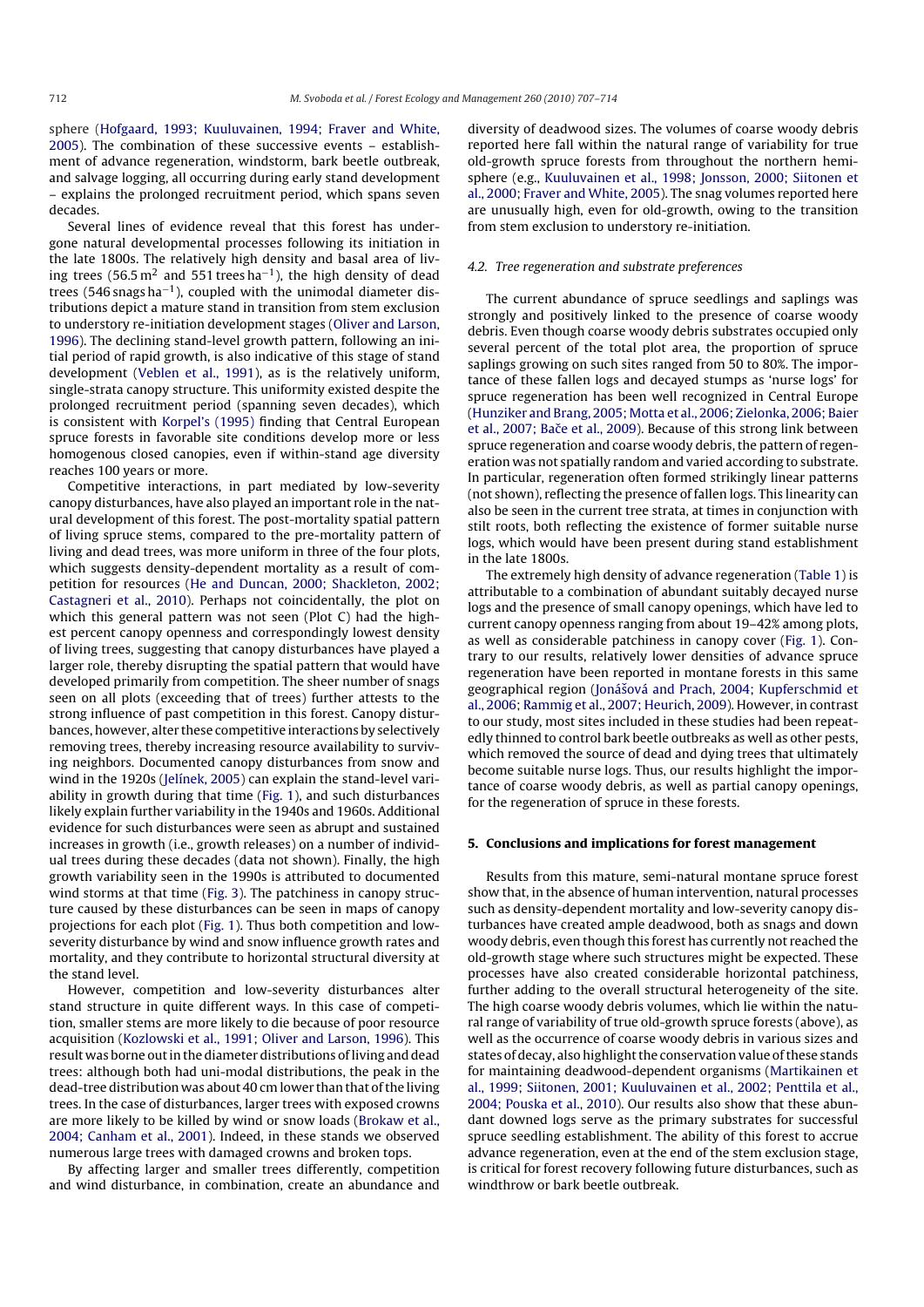In Central Europe, removing dead, dying or damaged trees during thinning or salvage operations is a common practice in montane spruce stands. The practice is justified on the grounds that it will reduce their susceptibility to attack by various pests or their vulnerability to damage once attacked (Wermelinger, 2004). Repeated entries of these types have led to dramatic reductions in coarse woody debris abundance in central Europe (Bütler et al., 2004; Lachat and Bütler, 2009). As a result, the quality and quantity of nurse logs suitable for spruce regeneration is correspondingly low, which dramatically reduces the density of advance regeneration. Recent concerns over the failure of natural spruce recruitment following stand-replacing disturbances in Central Europe (Kupferschmid et al., 2006; Rammig et al., 2007) might be most easily attributed to the absence of nurse logs owing to these past management practices. Because dead wood requires several decades to decay to the point of providing suitable seedbeds (Zielonka, 2006), these practices compromise spruce regeneration for decades beyond their initial occurrence. Without dead wood to support spruce regeneration, we must rely on artificial regeneration (i.e., planting), which is especially expensive and laborious in mountain regions, and may not be feasible over large areas. Thus, the purported benefits of removing dead and dying trees from semi-natural forests must be carefully weighed against the potential detrimental impacts on natural spruce forest regeneration and biodiversity.

Because of salvage logging in the late 1800s the fairly homogenous vertical canopy structure, these stands do not qualify – according to the traditional paradigm – as natural spruce forests (Korpel, 1995). By not qualifying, they are thought to have limited conservation value, and are thus subject to active management practices, including salvage logging. However, recent studies suggest that this paradigm should be at least partly reconsidered (Kulakowski and Bebi, 2004; Holeksa et al., 2007; Svoboda and Pouska, 2008; Zielonka et al., 2010), because semi-natural stands may also contain significant structural elements that support biodiversity. Infrequent moderate- to high-severity disturbances such as windstorms and bark beetle outbreaks in semi-natural forests may diversify these stands, thereby enhancing these structures (Müller et al., 2008). The stands and stand structures evaluated in the current study are ideal examples of semi-natural forests that developed following this type of high-severity disturbance. In fact, Svoboda and Wild (2007) showed that in the Bohemian Forest region several thousand hectares of forests similar to the one evaluated here may exist.

The conservation value of semi-natural, maturing spruce forests has been documented elsewhere in northern Europe. For example, both Storaunet et al. (2000) and Jönsson et al. (2009) found that spruce forests 100–150 years post-disturbance (i.e., comparable in age to stands in the current study) contained many, but not all, the important structures of true old growth. This fact forms the basis of the woodland key habitat programs of Nordic and Baltic countries, in which areas are voluntarily set aside, regardless of their management histories, because they support structures and species important for biodiversity protection. Adopting such a view in Central Europe may be timely given the demonstrated structural attributes of semi-natural stands, as well as the scarcity of true old-growth forests in this region.

### **Acknowledgements**

This study was supported by the Czech Science Foundation, project no. P504/10/1644 and project no. P504/10/0843. We would like to thank A. Husník, K. Nechuta, L. Bílek, and Š. Hofmeister for assistance in the field. We are especially grateful to J. Wild, M. Jonášová, M. Kopecký, T. Nagel, D. Hardekopf, and K. Edwards for providing valuable comments on earlier drafts of the manuscript. Comments by anonymous reviewers have greatly improved the manuscript. We thank the Šumava National Park authorities for administrative support.

#### **References**

- Bače, R., Janda, P., Svoboda, M., 2009. Vliv mikrostanoviště a horního stromového patra na stav přirozené obnovy v horském smrkovém lese na Trojmezné. Silva Gabreta 15, 67–84.
- Baier, R., Meyer, J., Göttlein, A., 2007. Regeneration niches of Norway spruce (Picea abies [L.] Karst.) saplings in small canopy gaps in mixed mountain forests of the Bavarian Limestone Alps. Eur. J. For. Res. 126, 11–22.
- Bergeron, Y., Harvey, B., 1997. Basing silviculture on natural ecosystem dynamics: an approach applied to the southern boreal mixedwood forest of Quebec. For. Ecol. Manage. 92, 235–242.
- Brang, P., 2001. Resistance and elasticity: promising concepts for the management of protection forests in the European Alps. For. Ecol. Manage. 145, 107–119.
- Brokaw, N.V.L., Fraver, S., Grear, J.S., Thompson, J., Zimmerman, J.K., Waide, R.B., Everham III, E.M., Hubbell, S.P., Foster, R.B., 2004. Disturbance and canopy structure in two tropical forests. In: Losos, E.C., Leigh Jr., E.G. (Eds.), Tropical Forest Diversity and Dynamism: Findings from a Large-Scale Plot Network. University of Chicago Press, pp. 177–194. Bütler, R., Angelstam, P., Ekelund, P., Schlaeffer, R., 2004. Dead wood threshold values
- for the three-toed woodpecker presence in boreal and sub-Alpine forest. Biol. Conserv. 119, 305–318.
- Canham, C.D., Papaik, M.J., Latty, E.F., 2001. Interspecific variation in susceptibility to windthrow as a function of tree size and storm severity for northern temperate tree species. Can. J. For. Res. 31, 1–10.
- Castagneri, D., Lingea, E., Vacchiano, G., Nola, P., Motta, R., 2010. Diachronic analysis of individual-tree mortality in a Norway spruce stand in the eastern Italian Alps. Ann. For. Sci. 67, 304.
- Cook, E.R., Krusic, P.J., 2005. Program ARSTAN: A Tree-ring Standardization Program Based on Detrending and Autoregressive Time Series Modeling with Interactive Graphics. Lamont-Doherty Earth Observatory, Columbia University, Palisades, NY.
- Diggle, P.J., 1983. Statistical Analysis of Spatial Point Patterns. Academic Press, London.
- Dobrovolny, P., Brázdil, R., 2003. Documentary evidence on strong winds related ´ to convective storms in the Czech Republic since AD 1500. Atmos. Res. 67–68, 95–116.
- Duncan, R.P., 1989. An evaluation of errors in tree age estimates based on increment cores in kahikatea (Dacrycarpus dycrydioides). N. Z. Nat. Sci. 16, 31–37.
- Duncan, R.P., 1991. Competition and the coexistence of species in a mixed Podocarp stand. J. Ecol. 79, 1073–1084.
- Engelmark, O., Kullman, L., Bergeron, Y., 1994. Fire and age structure of Scots pine and Norway spruce in northern Sweden during the past 700 years. New Phytol. 126, 163–168.
- Fraver, S., Jonsson, B.G., Jönsson, M., Esseen, P.-A., 2008. Demographics and disturbance history of a boreal old-growth Picea abies forest. J. Veg. Sci. 19, 789– 798.
- Fraver, S., Ringvall, A., Jonsson, B.G., 2007. Refining volume estimates of down woody debris. Can. J. For. Res. 37, 627–633.
- Fraver, S.,White, A.S., 2005. Disturbance dynamics of old-growth Picea rubens forests of northern Maine. J. Veg. Sci. 16, 597–610.
- Frelich, L.E., 2002. Forest Dynamics and Disturbance Regimes. Cambridge University Press, Cambridge.
- Fritts, H.C., 1978. Tree Rings and Climate. Academic Press, New York.
- Getzin, S., Dean, C., He, F.L., Trofymow, J.A., Wiegand, K., Wiegand, T., 2006. Spatial patterns and competition of tree species in a Douglas-fir chronosequence on Vancouver Island. Ecography 29, 671–682.
- Getzin, S., Wiegand, K., 2007. Asymmetric tree growth at the stand level: random crown patterns and the response to slope. For. Ecol. Manage. 242, 165–174.
- Hais, M., Jonášová, M., Langhammer, J., Kučera, T., 2009. Comparison of two types of forest disturbance using multitemporal Landsat TM/ETM plus imagery and field vegetation data. Remote Sens. Environ. 113, 835–845.
- He, F.L., Duncan, R.P., 2000. Density-dependent effects on tree survival in an oldgrowth Douglas fir forest. J. Ecol. 88, 676–688.
- Heurich, M., 2009. Progress of forest regeneration after a large-scale Ips typographus outbreak in the subalpine Picea abies forests of the Bavarian Forest National Park. Silva Gabreta 15, 49–66.
- Hofgaard, A., 1993. Structure and regeneration patterns in a virgin Picea-Abies forest in northern Sweden. J. Veg. Sci. 4, 601–608.
- Holeksa, J., Saniga, M., Szwagrzyk, J., Dziedzic, T., Ferenc, S., Wodka, M., 2007. Altitudinal variability of stand structure and regeneration in the subalpine spruce forests of the Pol'ana biosphere reserve, Central Slovakia. Eur. J. For. Res. 126, 303–313.
- Holmes, R.L., 1983. Computer-assisted quality control in tree-ring dating and measurements. Tree-Ring Bull. 44, 69–75.
- Hunziker, U., Brang, P., 2005. Microsite patterns of conifer seedling establishment and growth in a mixed stand in the southern Alps. For. Ecol. Manage. 210, 67–79.
- Janda, P., Bače, R., Svoboda, M., Starý, M., 2010. Věková a prostorová struktura horského smrkového lesa v I. zóně "Trojmezná" v NP Šumava. Silva Gabreta.